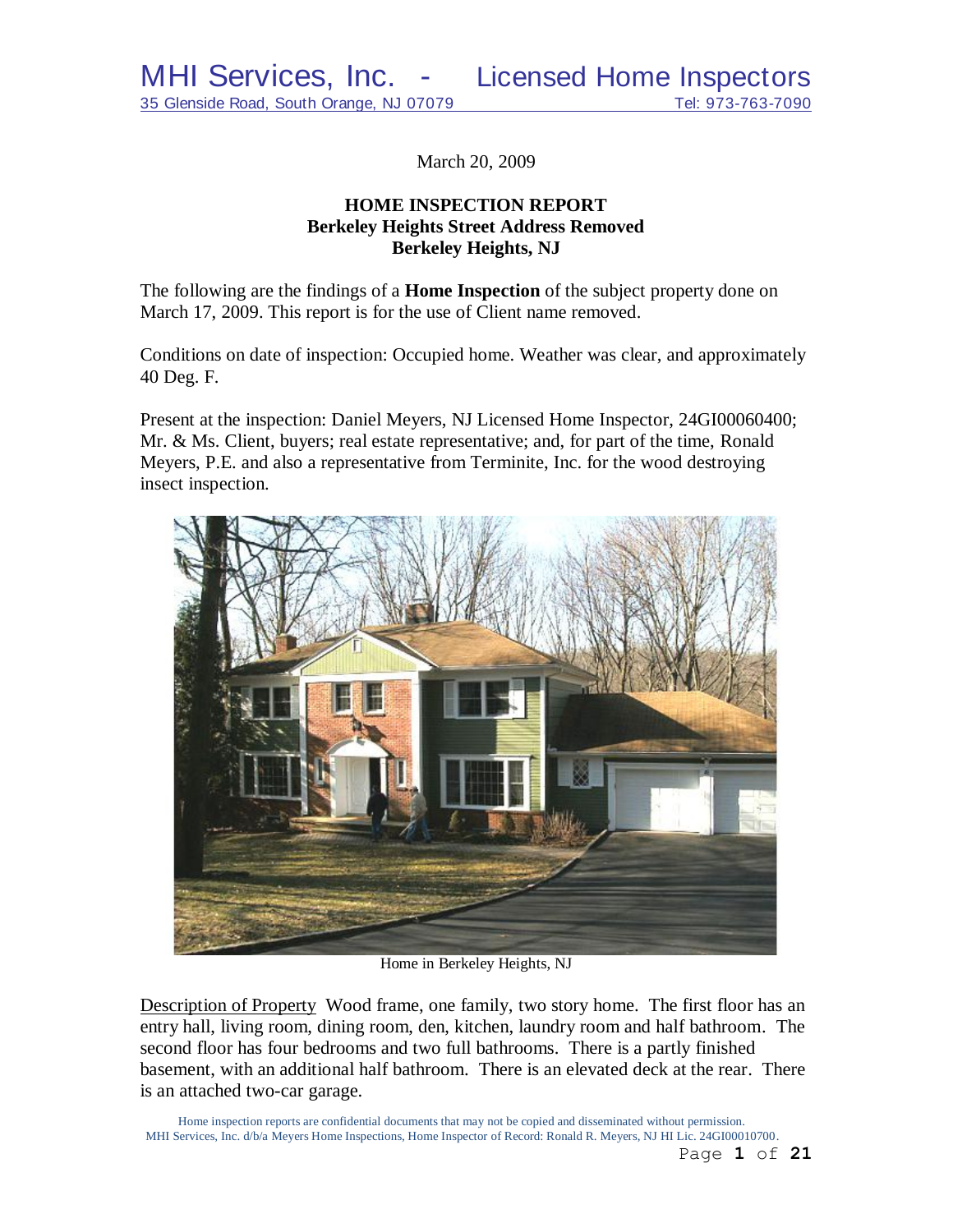# EXTERIOR ASPECTS OF THE PROPERTY

#### Exterior Soil Grading and Drainage

Soil Grade & Clearance to Wood Elements of the Home:

This home is set on a lot with significant slope down towards the front and continuing downward and away at the rear.

Soil clearance to wood frame structure appears to be adequate on the left and right.

**Soil clearance to wood frame structure may be limited at the front (the uphill side).**

**The rear wall wood structure extends down nearly to grade level in some areas, reducing soil clearance to wood structure at the rear.**

Drainage Conditions:

- o **Adverse, due to significantly sloped surface grade or topography.**
- o **Adverse, due to lack of maintenance to the roof drain system.**

*If present, inadequate soil clearance to wood frame structure or adverse soil grading can result in damage to the wood frame structure and masonry foundation due to chronic wet conditions.*

**Recommendations:**

- **To the extent possible, create and maintain clearance between soil level and wood frame structure around the home. Do not allow soil and mulch to accumulate around the home.**
- **See separate wood destroying insects report from Terminite, Inc.**
- **See Roof Drainage System section.**

Landscaping, Retaining Walls and/or Fences

- o **Overgrown vegetation in close to or in contact with the sides of the house.**
- o **Trees or tree branches adversely impacting the home on multiple corners.**



Trees in contact with the home

o **This home is set on a steeply sloped, wooded lot. Soil erosion and settlement**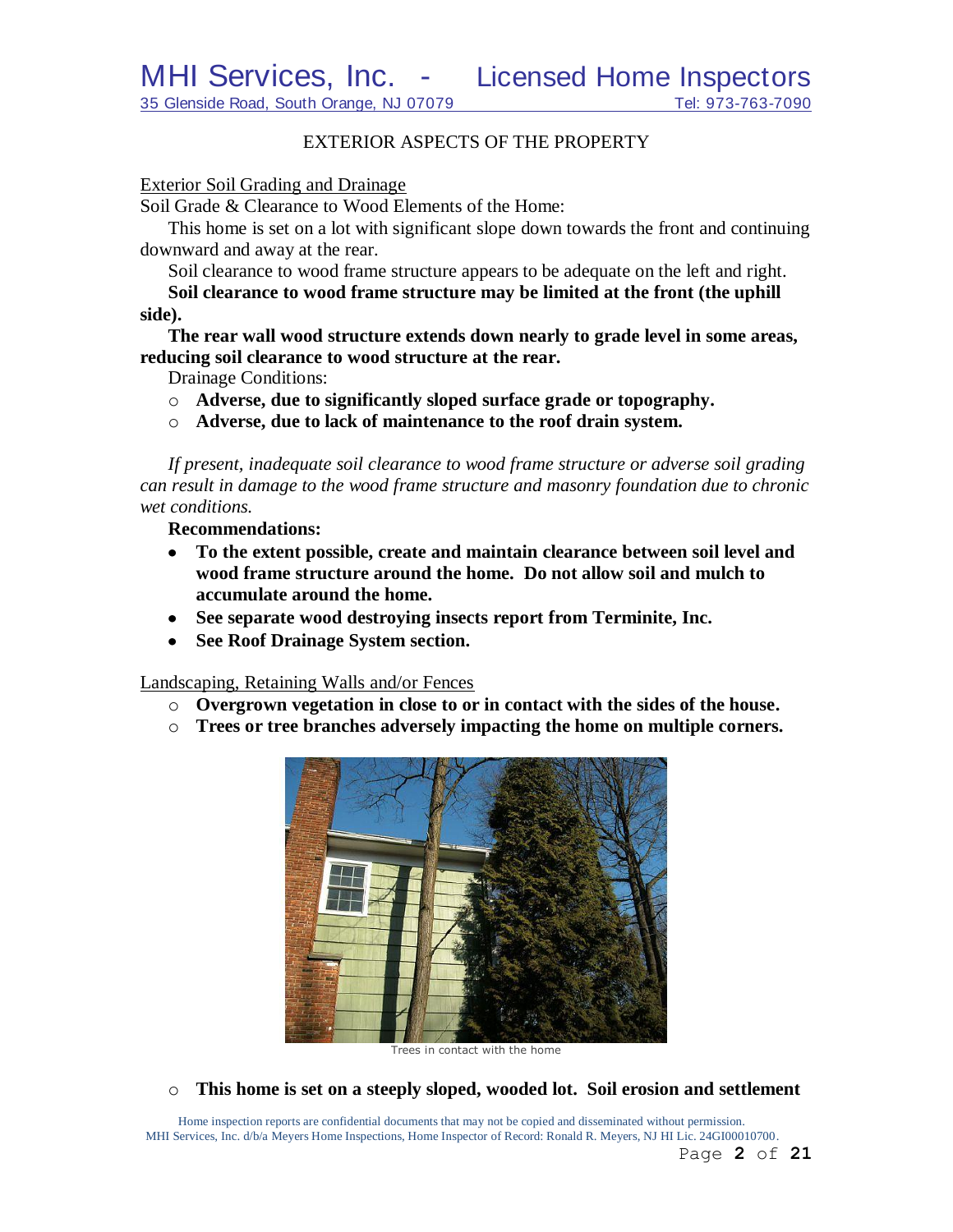**in the future is therefore more likely to occur.**



View for the home from down the slope at the rear

**Recommendations:**

- **Have trees, shrubs and plants trimmed back or removed so they are no longer close to or in contact with the home.**
- **Monitor water flow and soil erosion patterns carefully, and have drainage measures and/or soil conservation measures installed as necessary.**

#### Driveway & Paths

Driveway Type: Asphalt. Driveway Condition: Some deterioration and cracks, but currently functional. Path Type: Pavers. Path Condition: Functional. Sidewalk Type: None present.

#### Deck

Type: Wood Location: Rear Elevation above grade level (approximate): 15 ft.

Structure Condition: **The deck ledger board is nailed, not bolted to the side of the house. This is no longer considered to be a secure deck attachment method.**

Surface Condition: **Significant wear in most areas.**

Railing Condition: **The railing height is too low to be considered safe by modern deck construction standards. The railing is also significantly worn. This railing is hazardous.**

Stairs Condition: **Significant wear, loose treads, and edge rot are present along the steps.**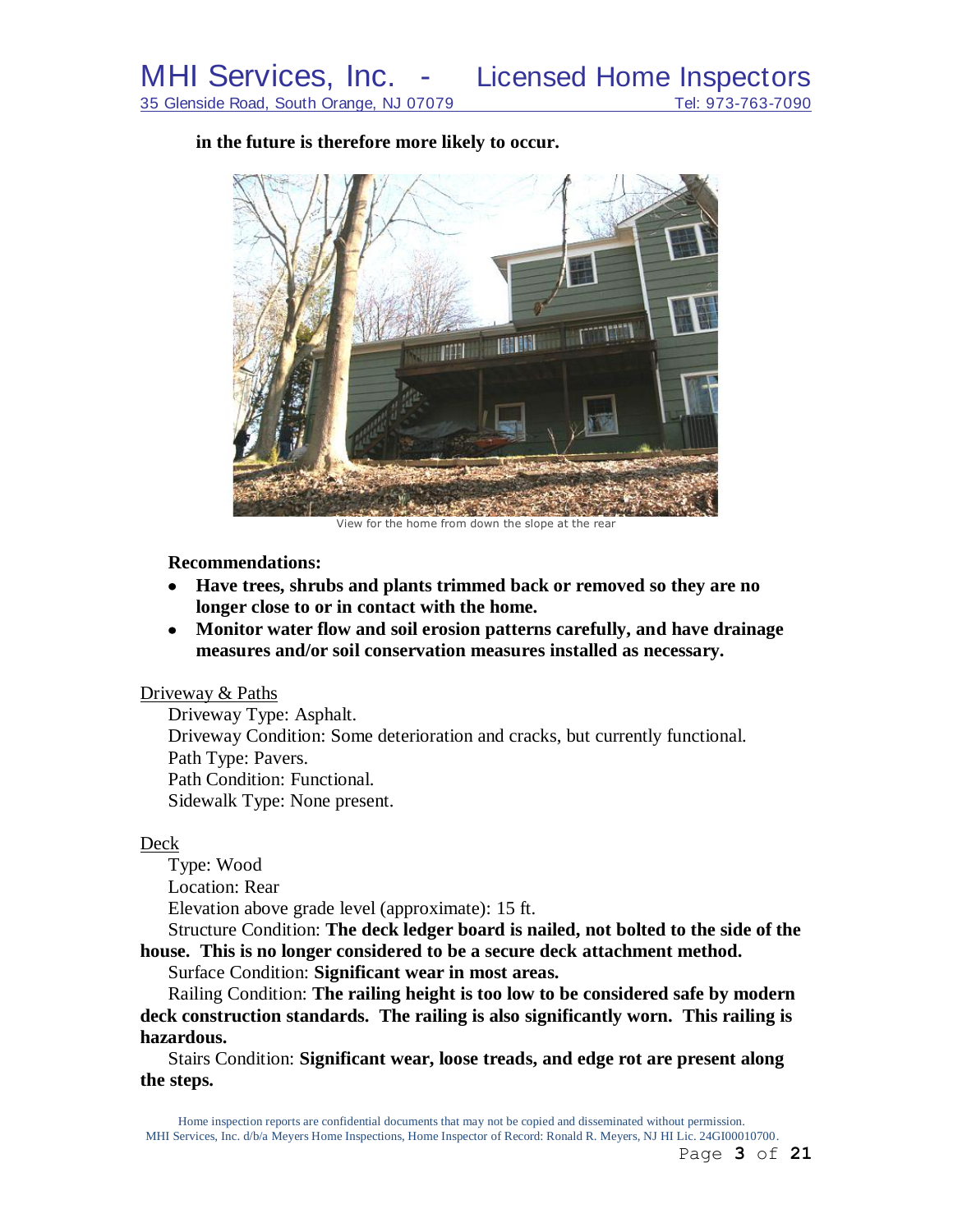

**Recommendations:**

**The deck has sufficient wear, structural and safety deficiency to warrant**   $\bullet$ **complete deck reconstruction at this time. Have the deck rebuilt / replaced by a qualified contractor familiar with modern deck construction standards.**

Patio None present.

# Description & Condition of Entrances

Front Door: Double wood door, in functional condition. Front Entry Area: Masonry steps, in functional condition.

Back Doors: Sliding glass and wood and glass, in functional condition.

Back Entry Areas: **The rear deck (see Deck section).** Steps to the back yard. **These steps have no hand rail. This is a falling hazard.**

# **Recommendations:**

- **See Deck section.**
- **Have a qualified contractor install an appropriate hand rail on the steps to the back yard.**

# Exterior Facades

| Front, Type: Wood clapboard and brick. | Condition: Functional. |
|----------------------------------------|------------------------|
| Rear, Type: Wood shingle.              | Condition: Functional. |
| Left, Type: Wood shingle.              | Condition: Functional. |
| Right, Type: Wood shingle.             | Condition: Functional. |
| Trim, Type: Wood.                      |                        |
| $\sim$ $\sim$ $\sim$                   |                        |

Condition:

- o **Some sections of wood trim have water / weather related deterioration.**
- o **Exposed plywood roof decking is present in some areas at roof edges, and this plywood has sustained significant weather related deterioration.**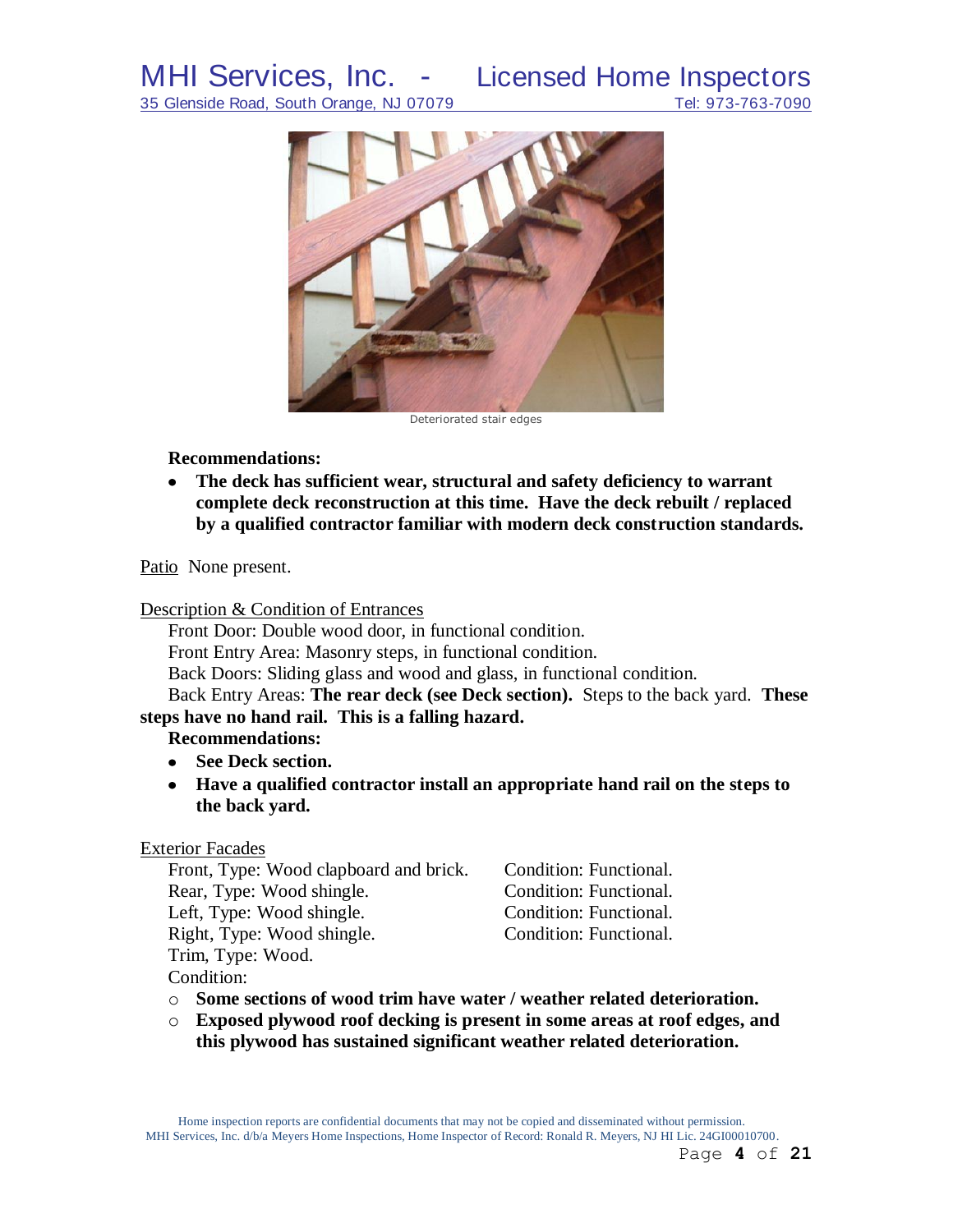# MHI Services, Inc. - Licensed Home Inspectors



Exposed plywood roof decking

#### **Recommendations:**

- **Have deteriorated sections of wood trim repaired / replaced, and repainted.**
- **See Roof section for more information.**

Windows Mostly replacement vinyl frame, double hung, double glazed units.

A representative number of windows were tested. All windows were visually examined.

Condition:

o Windows were found to be in functional condition on the date of inspection.

*Note: It is our policy to recommend the use of window guards such as window guard tabs if present, or installation of window guards on all windows above the first floor level, regardless of whether regulations require them.*

# **Recommendations:**

**Installation if necessary and use of window guards on all windows above the first floor level.**

Roof Drainage System Roof drainage is by metal gutters and leaders (downspouts) attached to the roof and siding. Some downspouts discharge above ground and some discharge into underground pipe.

Conditions:

- o **Some downspouts discharge too close to the base of the home.**
- o **Some underground pipe may be too close to the base of the home. Clogging underground pipe can result water accumulation at the base of the home.**

*Inadequate or defective roof drainage systems, if present, can lead to water entry into the basement, foundation damage and/or roof leakage.*

# **Recommendations:**

**Direct all above ground downspout discharge points as far away and downhill from the base of the home as is practical.**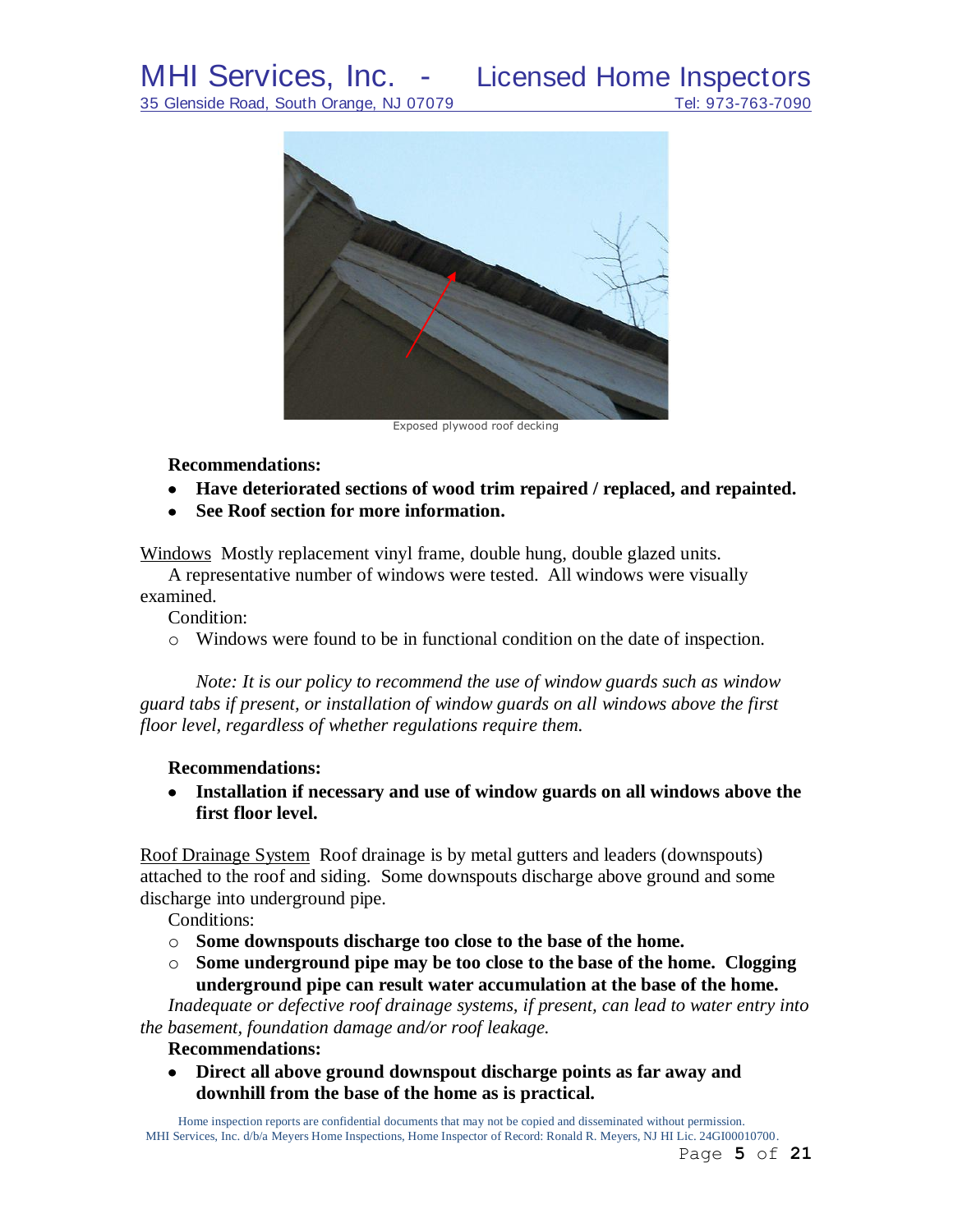- **Monitor any underground pipe connections for signs of leakage or overflow. Have any pipe that appears to be clogged or broken cleared, replaced or abandoned as necessary.**
- **Have the roof drainage system cleaned and maintained on a regular basis by a qualified gutter maintenance company.**

# CHIMNEYS & VENTS- EXTERIOR VISIBLE CONDITION

Masonry Chimney(s) This home has two masonry chimneys.

The exterior of the masonry chimneys was inspected by the following methods:

- o Visual observation from the ground with the aid of field glasses.
- o Partially from within the basement, attic and/or other interior spaces.

#### **Condition:**

- o **Chimney flashings appear to be older. Leakage is more likely to occur around older chimney flashings.**
- o **Some cracks, loose and missing sections of mortar were seen on the upper sections of the chimneys. Lack of maintenance to the exterior and exterior damage strongly suggests the presence of interior hidden defects.**



The central chimney

o **The chimneys are now aging, and the possibility of interior flue blockage or other interior damage is increased.**

**Recommendations:**

- $\bullet$ **The National Fire Protection Association and the National Chimney Sweep Guild recommend that, due to the advanced age or other conditions, a Level-2 Inspection of the chimney and internal components be done to rule out hidden potential safety defects, and we recommend this as well***.*
- **Have a qualified chimney contractor service or repair the chimney(s) as**   $\bullet$ **required to assure long term function and safety.**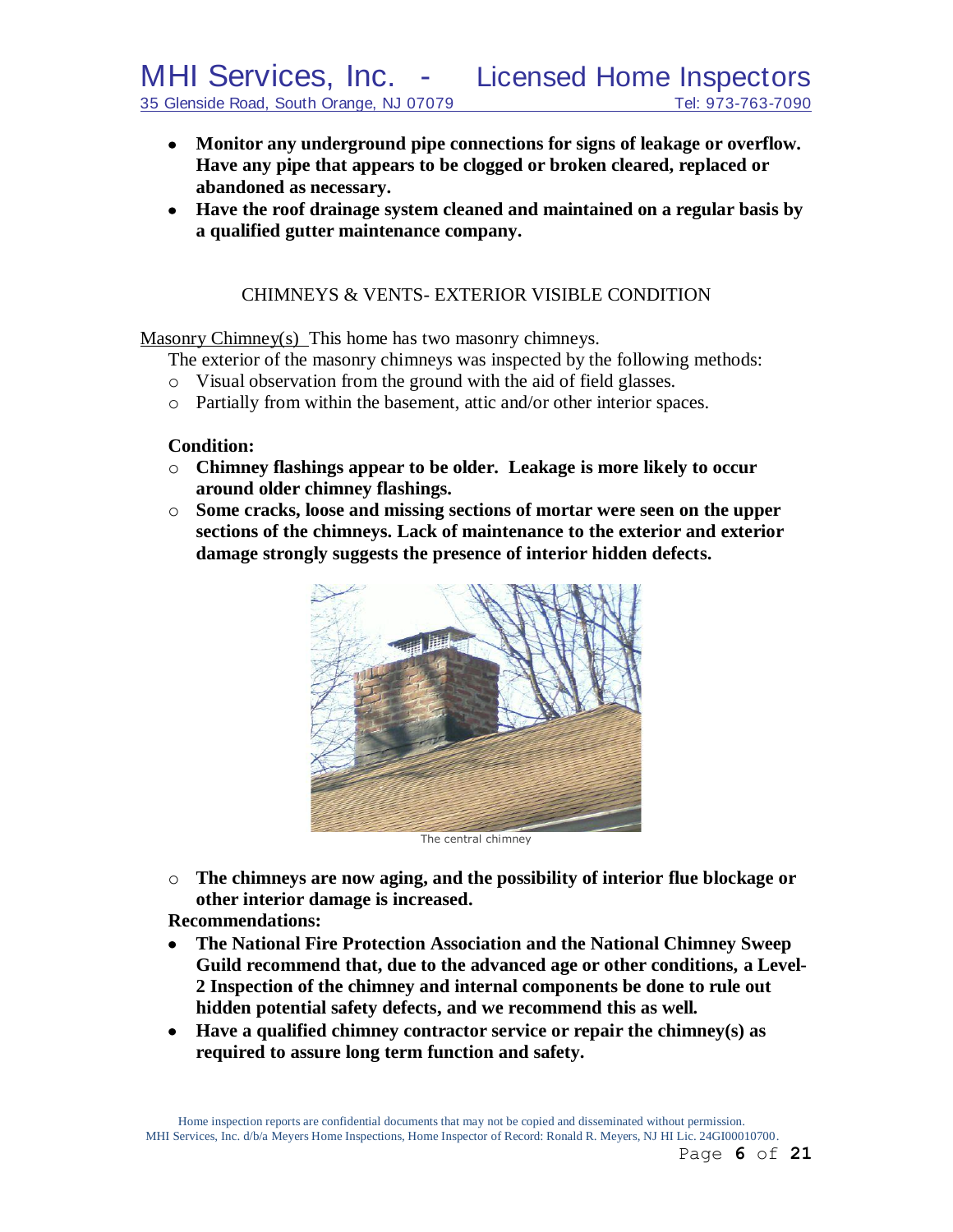#### STRUCTURAL COMPONENTS

#### Foundation Walls & Structural Supports

This home is built mostly over a full basement with a raised concrete block masonry foundation. The garage area is built over masonry fill. The basement is a walkout basement at the rear. The rear wall is partly wood framed. The masonry wall on the rear side of the garage is above grade level.

*Note: This home is built on a steeply sloped, "cut and fill" lot. Structural settlement down the hill, both post construction and long term, is common in homes built on lots of this type. This can result in structural settlement and damage to homes.* Foundation Wall Conditions:

o **The foundation wall at the rear of the garage is cracked and tilting outward (downhill). The wall is being forced outward gradually by pressure from the fill below the garage. Water accumulation around the home could have contributed to this pressure. Unless adequate reinforcement or reconstruction of the rear masonry wall is done, the movement and defect in this masonry support wall will likely continue over time, and could lead to additional damage to the superstructure of the home and/or eventual wall collapse.**



Rear masonry foundation wall cracked displaced and no longer plumb

o **The left front finish wall in the basement is not perfectly plumb. This could indicate failure of the front foundation wall behind this finish paneled wall.** *although the foundation in this area was not directly visible.*

*Limitation of our Ability to Inspect: Significant parts of the masonry foundation walls and concrete slab were covered with finish materials or access to directly inspect was blocked by furnishings, and this limits our ability to fully evaluate these components. Hidden defects may be present behind finish materials or below ground.*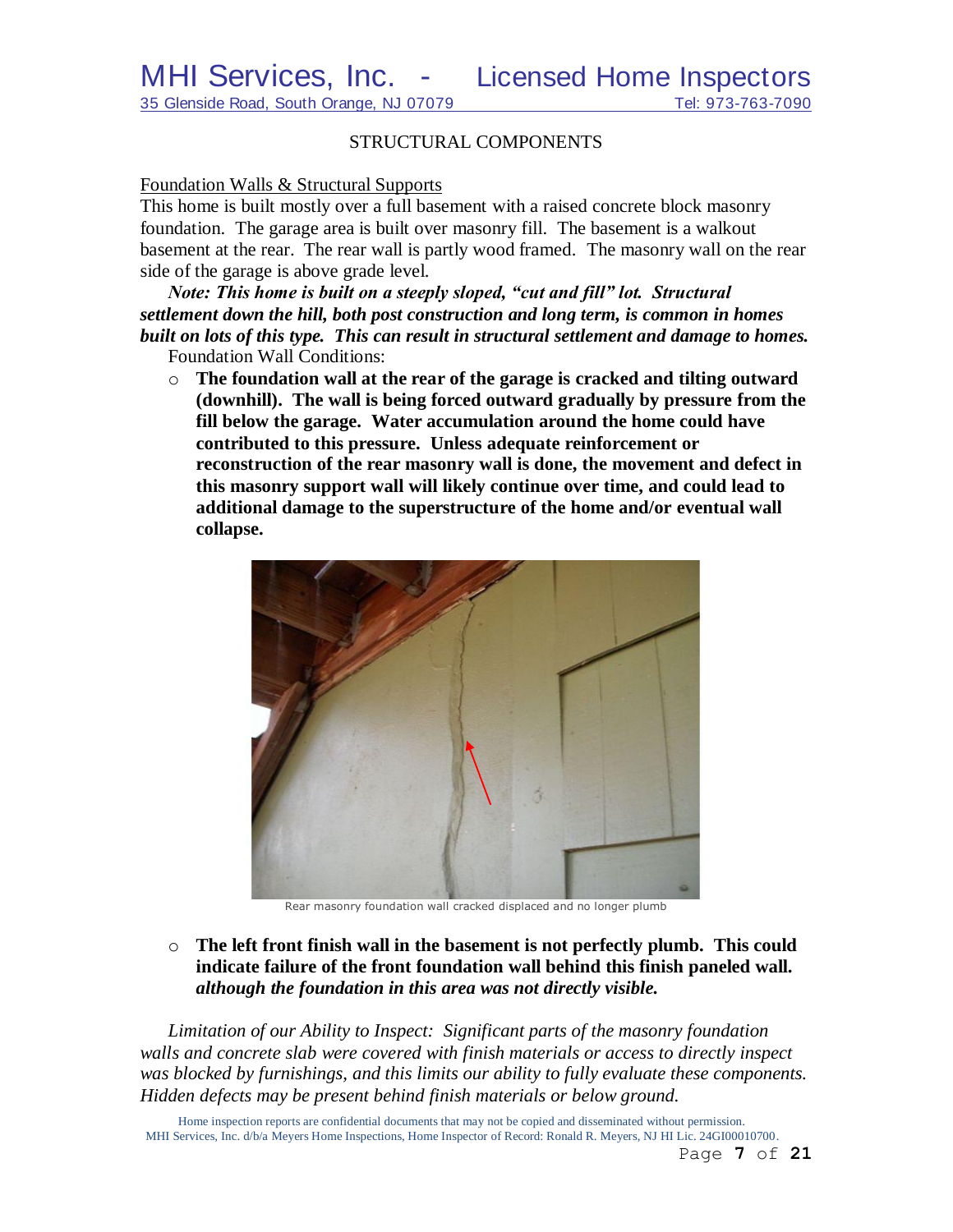Intermediate structural supports: Concrete filled steel tubular columns.

Condition:

o **Some columns are out of true, tilting to the rear towards the downhill side of the property. The main beam appears to have racked towards the downhill side as well.**

Floor Framing: Dimensional lumber floor joists, resting on the foundation walls and on a built up wood main beam.

Conditions:

o **The sill plate at the right front corner of the basement, between the house and garage, has been damaged by a Termite infestation.**



Termite damage to the sill plate

- o **Carpenter ant activity is present by the rear wall of the basement, which is wood framed. Finish materials obscured most of this wall,** *however carpenter ant damage could be present.*
- o **The main beam is racked / twisted towards the downhill side of the property. Long term settlement down the hill may be partially responsible for this condition.**
- o **Some floor settlement is evident between the entry hall and dining room.**

Wall Framing: Dimensional lumber, with wood or wood product sheathing on the exterior and plaster or drywall on the interior.

Condition:

o Walls throughout the home are functionally adequate where visible.

Roof framing: Dimensional lumber for a pitched roof. Roof Sheathing: Plywood.

Condition:

o Visible portions of roof framing were functionally adequate on the date of inspection.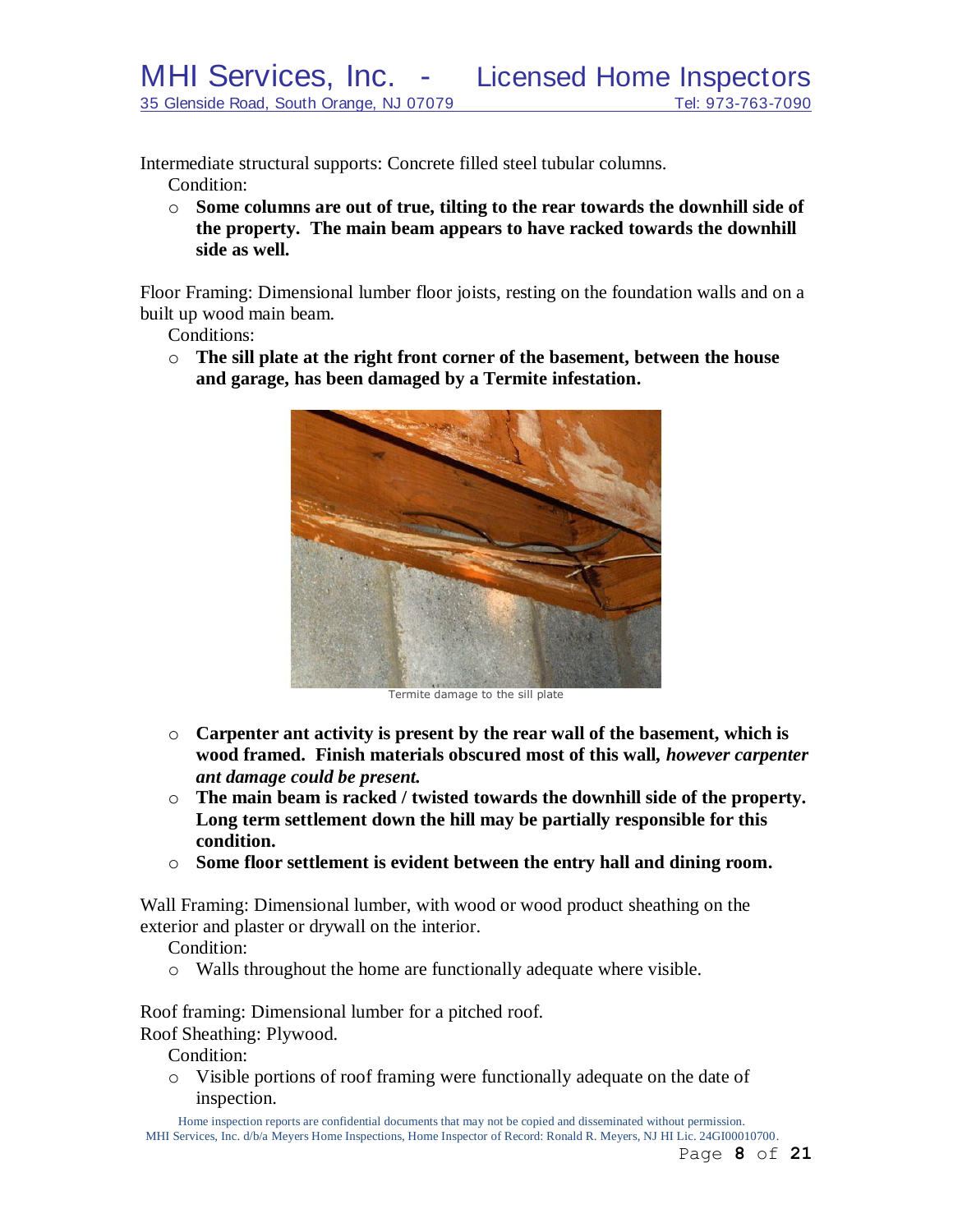# o **Edges of plywood roof sheathing extend past and are exposed at roof edges, are unpainted, and are deteriorating (see Roof section).**

*Note: Finish materials in the home prevented access to directly inspect the foundation walls and structural supports, and our findings are limited by this*.

# **Recommendations:**

- **The defects found to be present at the rear foundation wall, together with the**   $\bullet$ **fact that some intermediate columns are not plumb and also the "racked" condition of the main beam strongly suggest that the support foundation walls of the home are not adequate to resist the constant heavy lateral loading of the soil at the front uphill side of the property. The finding that the front finish panel wall is not plumb also suggests that the front foundation wall has deflected inward and is "pushing" the framing out of plumb. Although the degree of the defects does not appear to be serious enough to allow collapse at this time, it is probable that going forward into the future further movement of the foundation and framing will continue to occur, and this may result in eventual structural collapse. For this reason we strongly recommend that the foundation walls and framing of this home be further evaluated for adequacy by a qualified engineer, with repair, reinforcement and/or reconstruction done as may be found to be needed to assure long term structural adequacy and stability.**
- **See Roof Drainage section – make sure water around the home is well**   $\bullet$ **controlled, with no accumulation near the base of the home. This can help reduce the possibility of foundation settlement in the future.**
- **See the separate wood destroying insect report from Terminite, Inc. for more information relating to the wood framing of this home. Since evidence of wood destroying insect infestation was found, then be aware that further evaluation would be required to assure that additional hidden damage to structural members is not present.**
- **Further evaluation of termite and any carpenter ant damage, with repairs as required, by a qualified contractor familiar with wood destroying insect damage repair.**
- $\bullet$ **See the Roof section of this report for more information.**

Wood Destroying Insects We do not inspect for wood destroying insect infestation, however as a convenience and as a matter of expedience, an inspection for the presence of wood destroying insects has been ordered by us for this property. The official results of this wood destroying insect inspection will be sent to you under separate cover by the provider of this service, Terminite, Inc, Tel: 908-353-6938.

# **Recommendations:**

**Carefully read the separate wood destroying insect report from Terminite,**   $\bullet$ **Inc. and be guided by the recommendations therein.**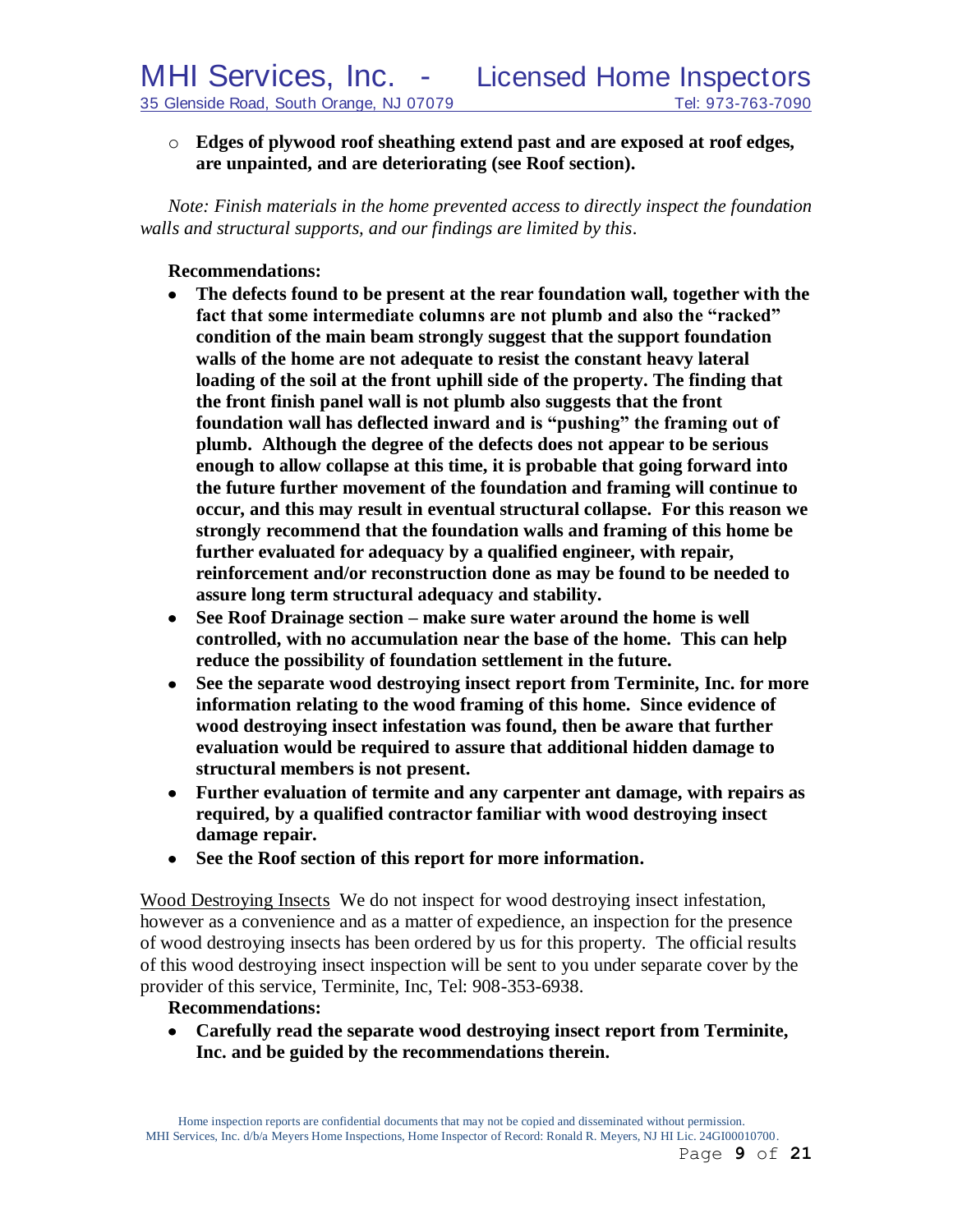# ROOFS

The roofs, flashings and penetrations were inspected by the following methods:

- o Visual observation from the ground with the aid of field glasses.
- o Partially from within attic crawlspaces.
- o Finish materials on ceilings and walls on the upper living level were tested where possible with a moisture meter.
- o The underside of the roof was tested where possible with a moisture meter.

Roof Type and Description: The roofs are pitched and covered with asphalt shingles.

Condition:

- o **Roof shingles appeared to have significant wear, with stained areas, rounded off shingle corners, and eroding asphalt.**
- o **Stained areas suggesting prior leaks or moisture condensation were seen on the underside of the roof in the attic crawlspaces.**
- o **Some roof flashings may be older than the currently installed roof. Leakage is more likely to occur around old flashings.**
- o **Very few roofing nails penetrate the roof sheathing into the interior of the attic space. These roofing nails may be too short / the wrong type. This can affect shingle durability and attachment.**
- o **Exposed, unpainted plywood sheathing edges are visible at roof edges. This is incorrect installation and allows rapid deterioration of roof edge sheathing.**
- o **Plywood roof sheathing over the garage may have been installed over old irregular wood shingles. This is inappropriate roof installation, and can adversely affect roof life and roof strength.**

Roof Ventilation:

- o Gable end vents.
- o Power vent fan.

Roof ventilation appears to be adequate.

#### **Recommendations:**

- **Have a qualified roofer further evaluate the roof, and provide estimates for repair or replacement. Although repair of the conditions described above may be possible, the roof has very significant overall wear, and full roof replacement will be required in the near future. Therefore, repairs may be only a short term solution to potential roof leakage, and may not be cost effective.**
- **When the roof is replaced, have all existing shingles and flashings removed. If roof sheathing over the garage is plywood over original wood shingle, then all shingles and sheathing must be removed. Have new, high quality shingles and flashings, as well as a modern roof ventilation system installed.**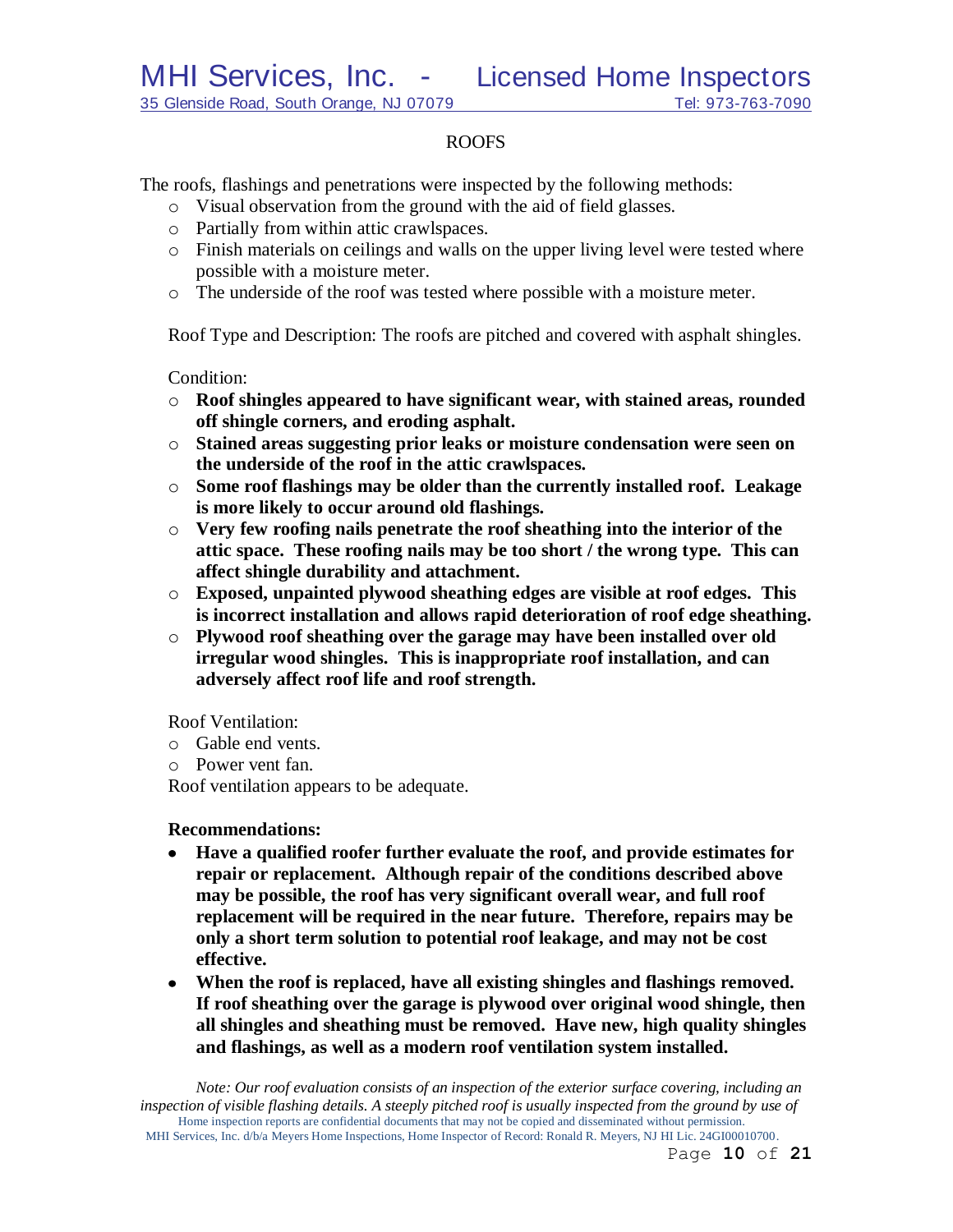*binoculars. If safely accessible, a moderately pitched roof will be mounted and walked for close inspection. The underside of the roof decking is also closely inspected where accessible, and we use a professional moisture meter to evaluate stained areas that may be evidence of leakage. The interior finished surfaces of the home, especially ceilings and walls at the top or attic floor, are also inspected for evidence of leakage, and a moisture meter is used to evaluate suspect areas.*

*If we see evidence of roof leakage, we will say so in our report, and recommend that further evaluation and repair or roof replacement be done. Often we see stains on the underside of the roof deck or at ceilings that strongly suggest that the roof has leaked. Depending on the season of the year and recent weather, as well as recent painting or repair done by the owner, we may not be able to say if the roof is currently leaking. What we can say with certainty, is that all roofs eventually leak, and for older homes, parts of the roof system such as flashings in valleys or at the chimneys and plumbing vents may never have been replaced even if the roof surface has been re-covered. Consequently, our inspection report should not be taken as a guarantee that the roof will not leak, but simply as a report on the condition of the roof as we found it on the date of inspection.*

# ELECTRICAL, MECHANICAL, AND HEATING & COOLING SYSTEMS

#### Electrical System

Voltage: 240/120 volts Ampere Capacity: 100 amperes. Capacity may be **inadequate** for present usage of this home. Service entrance location: Overhead Electrical Grounding: Metallic water main.

Circuit Breaker and/or Fuse panels:

o Circuit breaker main panel located in the basement.

Circuit Breaker/Fuse inspection methods:

o Removal of panel cover with inspection of wiring on the interior.

Conditions: Visual inspection of the components and wiring within circuit breaker panel(s) found the following condition(s):

- o **Total current capacity is inadequate.**
- o **There is a 50 amp breaker for the central AC system, however the AC system appears to be rated for 40 amperes. This breaker therefore will not adequately protect the AC equipment and cables to the equipment. This could result in damage to cables and AC equipment, as well as fires.**



50 amp breaker for AC system may be incorrect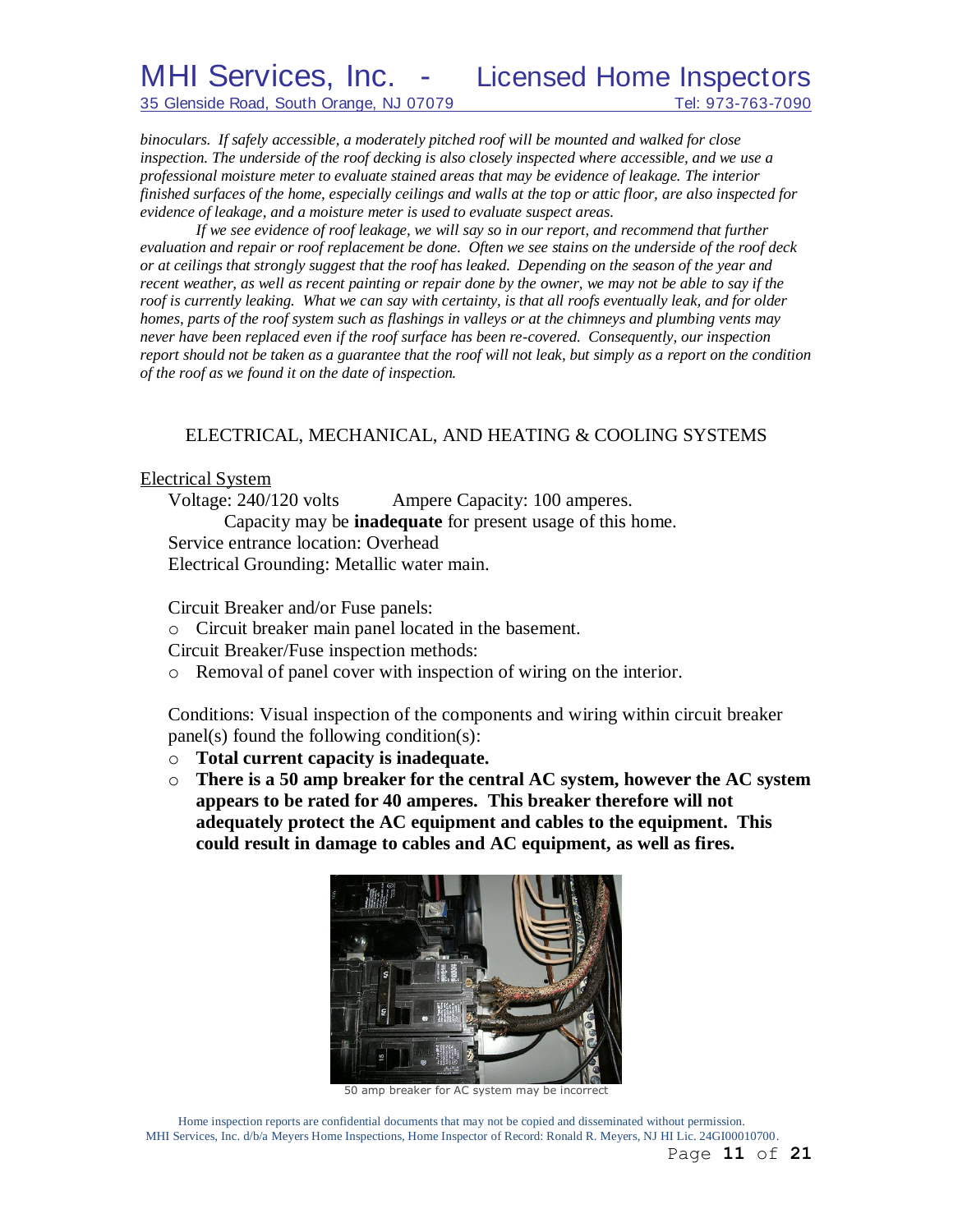Branch circuit wiring:

- o Plastic sheathed cable (Type NM, known as Romex).
- o Metallic sheathed cable (Type M, known as BX).

Branch circuit conductor material appears to be copper for all 15 and 20 ampere solid conductor circuits.

*Note: We inspected for the presence of unacceptable solid conductor aluminum branch circuits, and none were found to be visible. Heavier current dedicated circuits may use conductor material that may be copper or aluminum, either being acceptable.*

Receptacles are partly grounded three pin units and partly older two pin units. A representative number of 120 volt three pin receptacles were tested, with no functional defects found.

**GFCI electrical receptacles are NOT present in all wet areas of the kitchen.** *GFCI electrical receptacles provide protection against electric shocks in wet areas.*

#### **Recommendations:**

- **Have a licensed electrician upgrade electric service to 200 amperes capacity, replacing the main breaker panel in the process.**
- **Have a licensed electrician further evaluate the breaker rating for the central AC components, and replace with an appropriately rated breaker.**
- **Have a licensed electrician install functional GFCI electrical receptacles in all wet areas of the home including kitchens and bathrooms that lack them.**

#### Plumbing System

Water Main Material: Copper tubing**.**

Water Main and Main water shutoff valve Location: Basement

Water Main Condition: Functional

Main Shutoff Valve Condition: **The main water shutoff valve is older. Leakage can occur from older shutoff valves.**

Visible Interior Water pipe material: Copper tubing.

Visible Water pipe Conditions:

- o Water pipe itself is functional.
- o **Some older shutoff valves have significant corrosion and signs of leakage.**

Waste Disposal system type: Waste disposal appears to be a public system (sewer system), however this could not be confirmed.

Drain and vent pipe material: Old iron, and newer plastic.

Drain pipe Conditions: Functional on the date of inspection, as determined by a limited operation of multiple plumbing fixtures.

*Comment on Old Buried or Cast Iron Drain Pipes: Sections of the drain pipe are now very old, and may have significant internal corrosion or hidden internal defects, and may have limited additional service life. This home inspection cannot properly evaluate buried or very old sections of drain or waste pipe.*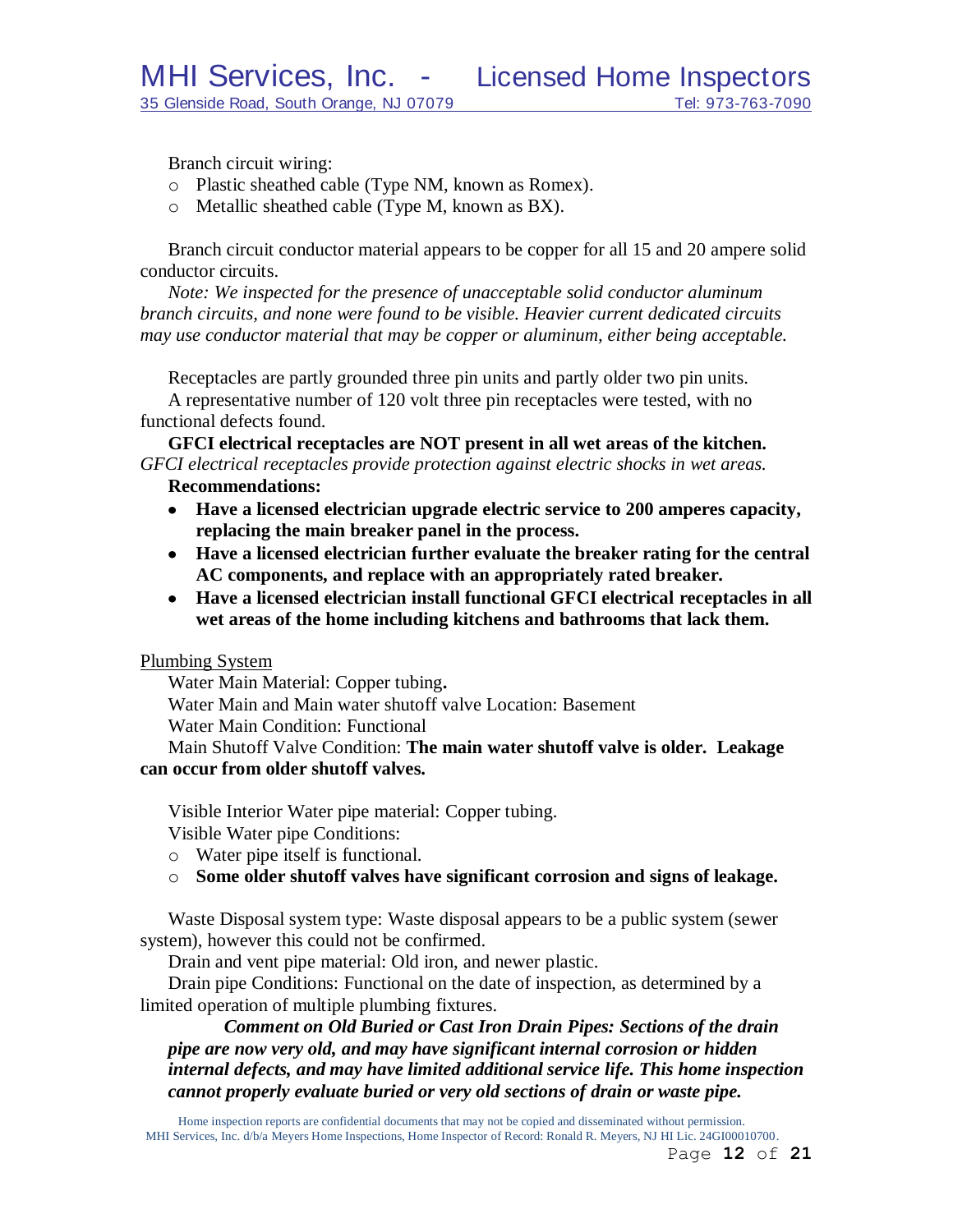**Recommendations:**

- **Have a plumber evaluate the main water shutoff valve and repair or replace it as necessary to assure reliable function.**
- **Have a plumber replace any older water supply shutoff valves with corrosion or leakage.**
- **To determine the true condition of the waste and drain pipes we recommend that a plumber inspect them internally using a specialized video camera.**

Domestic Hot Water Heater

Water Heater Type: Standard Tank. Water Heater size, gallons: 50 Heating Method/Fuel: Natural Gas Age: 3 years Typical Service Life: 8-10 years Condition: o Functional on the date of inspection.

Natural Gas Piping Visible rigid and flexible natural gas piping appeared to be in functional condition on the date of inspection.

Heating System System Type: Forced air furnace. Number of Zones: 1 Fuel: Natural Gas. Location: Basement utility. Estimated age: 15 years. Typical service life: 20 years, although maintenance is often required before this time.

Physical Condition of Visible Components of the Heating System: Satisfactory.

Heating System Venting: Metal flue pipe to masonry chimney.

Operational Test of Heating System: The heating system activated when heat was called for by the thermostat, and appeared to function.

**Conditions:**

o **The heating components are more than 50% through designed service life, the possibility of hidden internal defects that can affect function and safety is increased.**

# **Recommendations:**

- **Further evaluation of the heating system components by a qualified specialist to assure that hidden defects or safety related issues are not present.**
- **A service contract to cover future maintenance and repairs to the heating system.**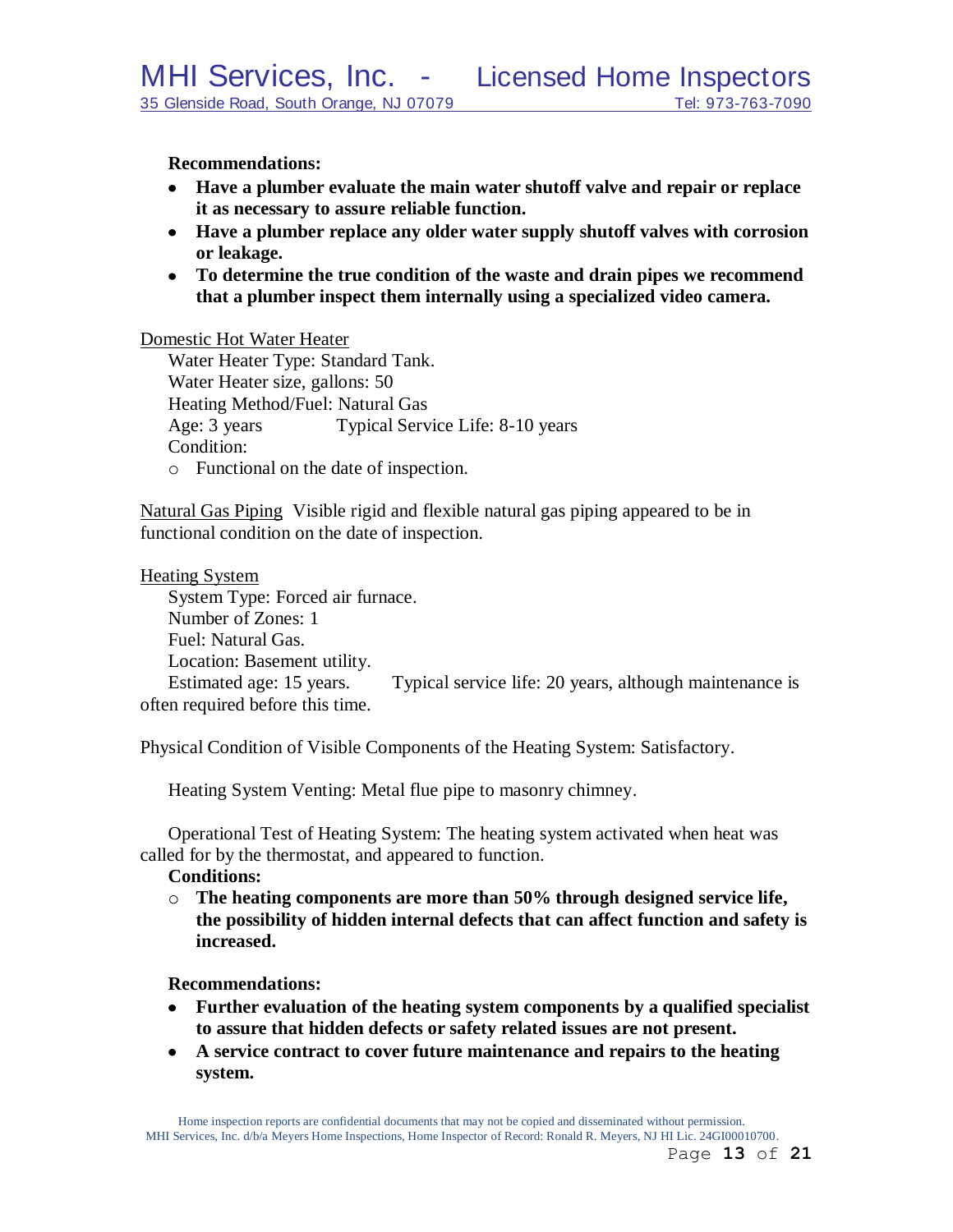*Note: The heating system inspection consists of visual evaluation of the exterior casing, connection pipes and fittings, normal and automatic controls, as well as venting components. A limited inspection of the internal components of the heating system are also part of this inspection, however full inspection of interior components and heat exchangers is not possible without extensive disassembly, which is not done in a home inspection. Operation of the system is done using normal controls unless hot weather or the health and safety of the occupants makes this impossible or inadvisable. In seasonably warm weather we may not be able to operate the heating system for a long*  enough period of time to discover defects that may only become apparent when the *system has been operating near full capacity for an extended period of time. For heating systems that appear to be more than 50% through their design life, we recommend further evaluation by a qualified specialist to assure that hidden defects or safety related issues are not present. All heating systems need regular maintenance to remain in satisfactory operating condition, and we recommend that you adhere to a regular maintenance schedule. If a heating system shows evidence of deferred maintenance or service, then we recommend that you schedule such service before you close on the property as this may disclose conditions that may be hazardous or conducive to premature failure.*

Heating Equipment Clearance & Combustion Air

Heating System Location: Basement utility. Ventilation and Combustion Air: Adequate Clearance to Combustibles: Adequate

Central Air Conditioning

AC Equipment Age (Estimated): 2 years.

Typical Service Lifetime: 12 to 15 years, however failure before this time is not uncommon.

Condensing Unit/Compressor Location: Exterior, rear.

Condensing Unit/Compressor Condition:

o Physically acceptable.

Air Handler Type: Integrated with the forced air furnace.

Operational Test of Air Conditioning System: *The AC system could not be tested due to the cool weather on the date of the inspection.*

*Advisory Recommendations:* 

- *Have the AC system tested prior to closing and serviced annually by an AC technician.*
- *A service contract to cover minor maintenance and repairs to the AC system.*

# INTERIOR ASPECTS OF THE HOME

# General Interior Condition

Wall and Ceiling Material: Drywall and/or plaster.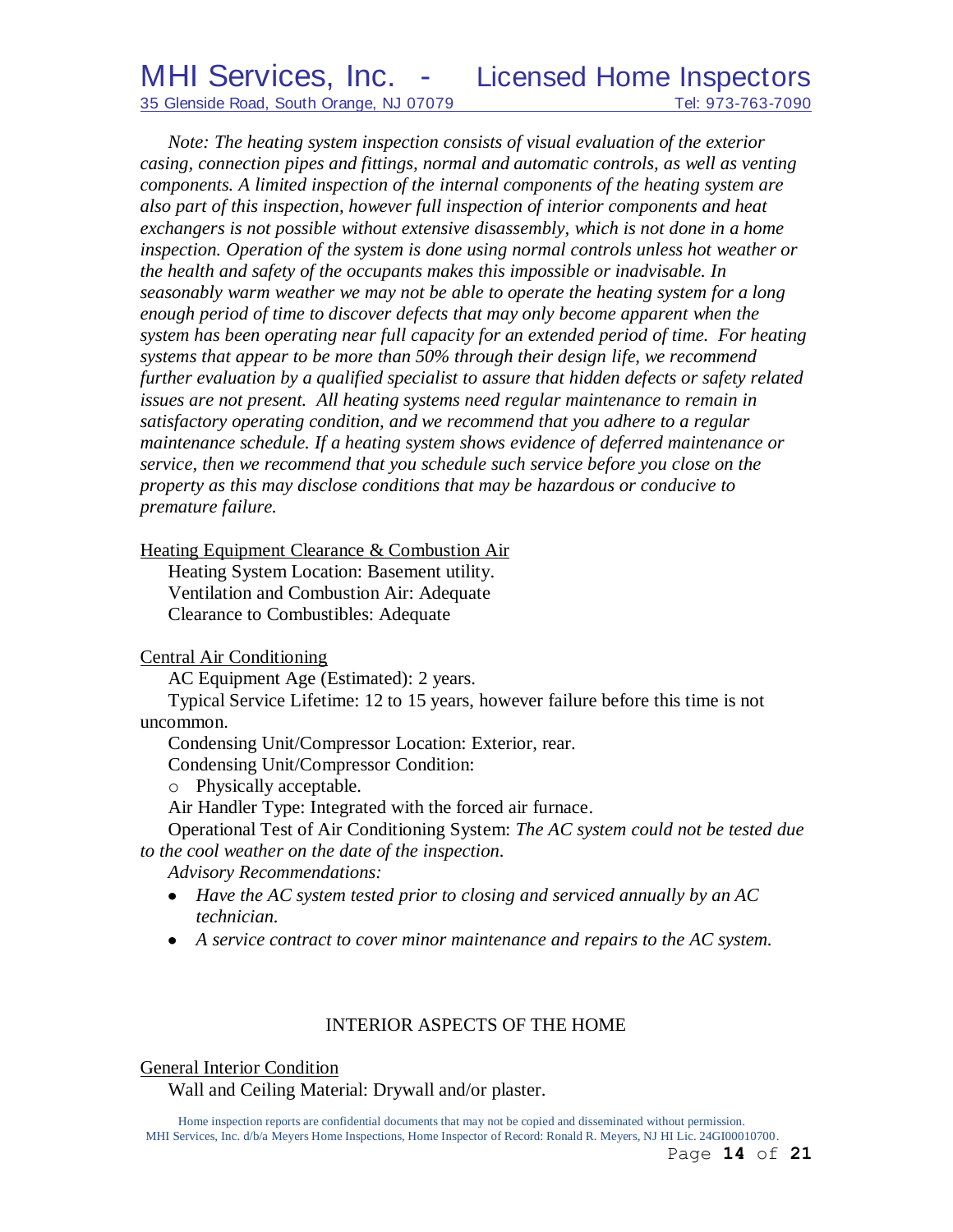Wall and Ceiling Condition: Functional – only minor repairable defects. Floor Surfaces: Wood, Carpet, Tile Floor Condition: Functional – normal wear and/or minor defects.

Interior Doors Wood, in generally functional condition.

Interior Stairs Functional.

#### Kitchen

Kitchen Sink: **The sink faucet is loose.**

Stovetop and Oven: Gas Condition: Functional

Garbage Disposal: **The disposal is older, and although it has a drain interlock switch, only turns on (and off) using a switch at the back of the undersink cabinet. This is incorrect operation, and could be a safety hazard.**

GFCI electrical receptacles: **NOT present.**

*GFCI electrical receptacles protect against shocks in wet areas.* Dishwasher: Functional, as determined by a limited operational test on the date of inspection.

Water pressure at the sink was adequate. Drainage at the sink was adequate. Kitchen cabinets and countertops are in functional condition.

#### **Recommendations:**

- **Have the loose sink faucet repaired or replaced by a plumber.**
- **Have the disposal repaired or replaced as necessary by a plumbers, so that they functional reliably and safely.**

Laundry Room A washer and dryer are located in the laundry room on the first floor.

*Note: We do not inspect or operationally test laundry appliances during a home inspection*  due to the multiplicity of different cycles built in to these units and the large amount of time it *takes to complete these cycles. We recommend that any laundry equipment that is to remain in the home be demonstrated to be in satisfactory operational condition before you close on this property. Laundry equipment installed in close proximity to finish materials can cause extensive damage to finish materials in living areas of the home should water leakage occur due to hose or equipment failure, and you should therefore turn off the water to the laundry equipment when it is not in use. If an electric dryer is present, proper installation is very important to assure electrical safety, including installation of a grounding cable for the dryer case. The integrity of the exterior ground cable should be checked periodically. If a gas dryer is present, the flex gas connector should be replaced if more than 5 years old. Dryer exhaust vent ducts should be metal rather than plastic to reduce the possibility of fire.*

#### Bathrooms

Basement: Half, with sink and toilet. First Floor: Half, with sink and toilet. Second Floor, Main: Full, with two sinks, toilet and shower over tub. Second Floor, Master: Full, with two sinks, toilet and stall shower over tile base.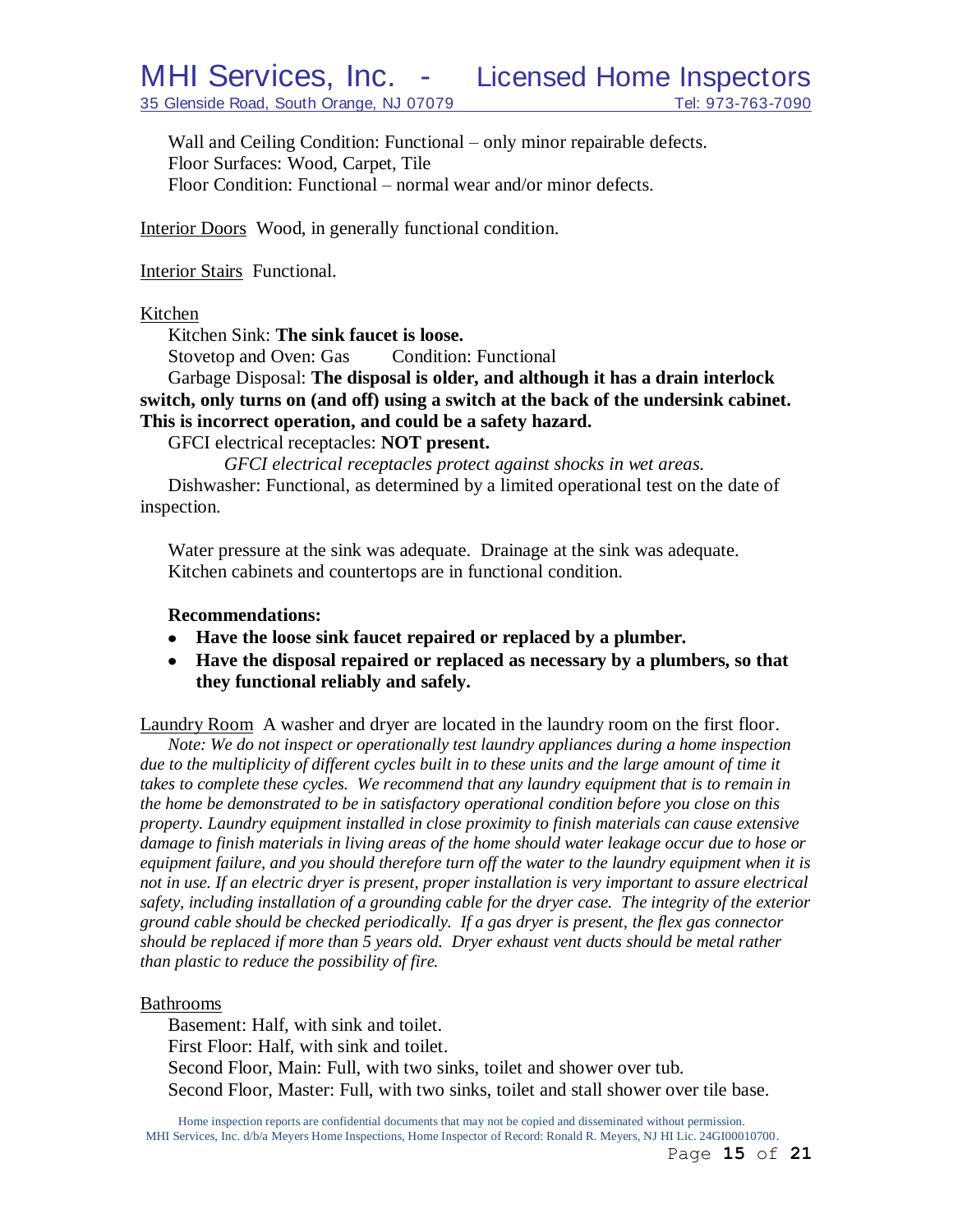Fixtures and faucets were tested in all bathrooms, and surfaces evaluated, and were found to be in functional condition on the date of inspection. Although not brand new, bathrooms all appear to have been renovated at some point in the past.

*Note: Tile shower bases must have waterproof liners, which can leak if worn out or incorrectly installed. It cannot be determined during a home inspection whether a tile shower base is leaking.*

GFCI electrical receptacles: Present and functional at wet areas.

*GFCI electrical receptacles protect against shocks in wet areas.* Water pressure and local drainage were adequate in all bathrooms.

*Advisory Recommendations:*

*Have a plumber and/or tile contractor further evaluate the tile shower base to ensure it is not leaking.*

# Fireplaces

Locations: Living Room, and also the Den Type: Wood Burning Hearth area Conditions: Functional Flue Damper Conditions: Functional

**Other Conditions: Significant deposits of ash, soot, or creosote from combustion are present in the lower sections of the chimney flue and fireplace. This can result in chimney fires.**

**Recommendations:**

- **See Chimney section.**
- **Have a qualified chimney / fireplace contractor clean the fireplaces and chimney flues.**

# BASEMENT, CRAWLSPACE AND MOISTURE ENTRY EVALUATION

Basement and/or Crawlspaces The basement is partly finished space, and partly unfinished utility area.

Sump Pump: Not found to be present.

Moisture Evaluation: All visible surfaces were closely inspected for stains or other evidence of prior moisture entry. Finish materials in the basement were tested with a moisture meter on the date of inspection (this includes accessible areas of both clean and any water stained areas found).

Although no high moisture meter readings were found on the date of inspection, the following adverse conditions that may allow water entry or flooding were found:

- Condition:
- o **Signs of prior water entry were found to be present on some visible areas of**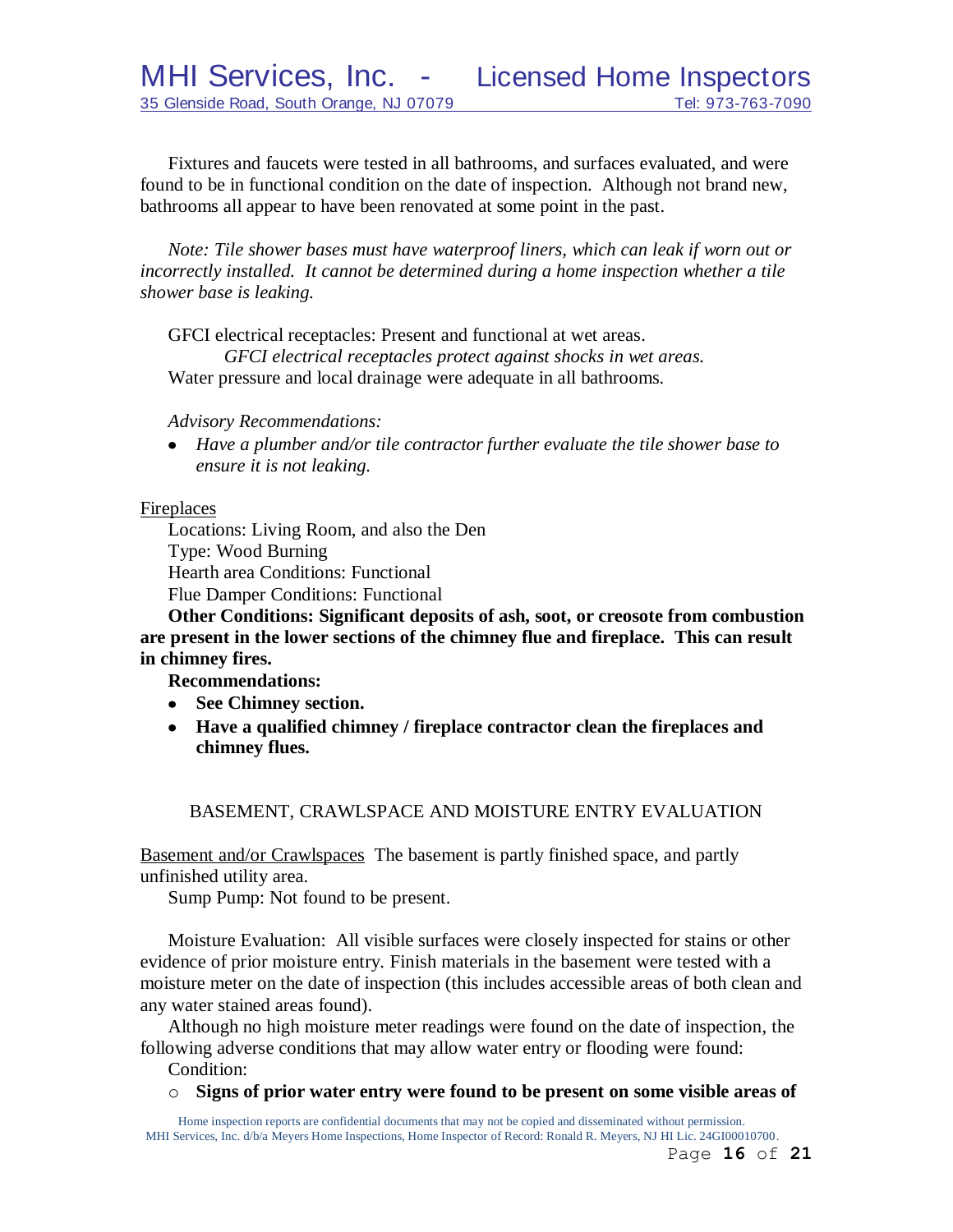**finish materials and foundation walls.**

o **Lack of maintenance to the roof drain system could contribute to water entry into the basement.**

**Recommendations:**

- **See Roof Drainage section – proper maintenance of gutters and downspouts can reduce the possibility of water entry into the basement.**
- **Further evaluation by waterproofing specialists to determine what additional measures are needed to assure that this basement or crawl space remains dry, followed by installation of these waterproofing systems.**

*Please be aware that the lower level interior space is near or partially below grade level, and foundation walls and the floor slab floor cannot be perfectly water proofed, and therefore the possibility of water entry with consequent damage to stored materials or current and future finish materials exists, especially during extreme weather conditions. If recent basement dewatering (waterproofing) work has been done, this may hide evidence of prior water entry conditions, which may recur in the future. This home inspection cannot assure you that waterproofing work done by others will be completely effective. We cannot predict future conditions related to water entry, and make no representation that water entry will not occur in the future.*

# THE ATTIC

Attic Space The unfinished, unfloored attic crawlspace is accessible by pull down stairs on the second floor. The attic spaces were entered and inspected where safe access was possible.

Condition:

o Roof ventilation appears to be adequate.

# Insulation

Visible areas of insulation:

o Fiberglass in attic floor.

Insulation Condition: Functional where visible.

*Note: Most homes of this age and type were not insulated well enough to meet current standards for energy efficiency. Consequently, you may find that exterior walls feel cold, and the cost for heating this home may be higher than for a similar size home built to modern construction standards.*

# **Recommendations:**

**For older homes, even if the insulation is properly installed, it may not meet**   $\bullet$ **current energy standards, and you should consider further specialist evaluation to determine if additional insulation should installed to reduce your heating and cooling costs.**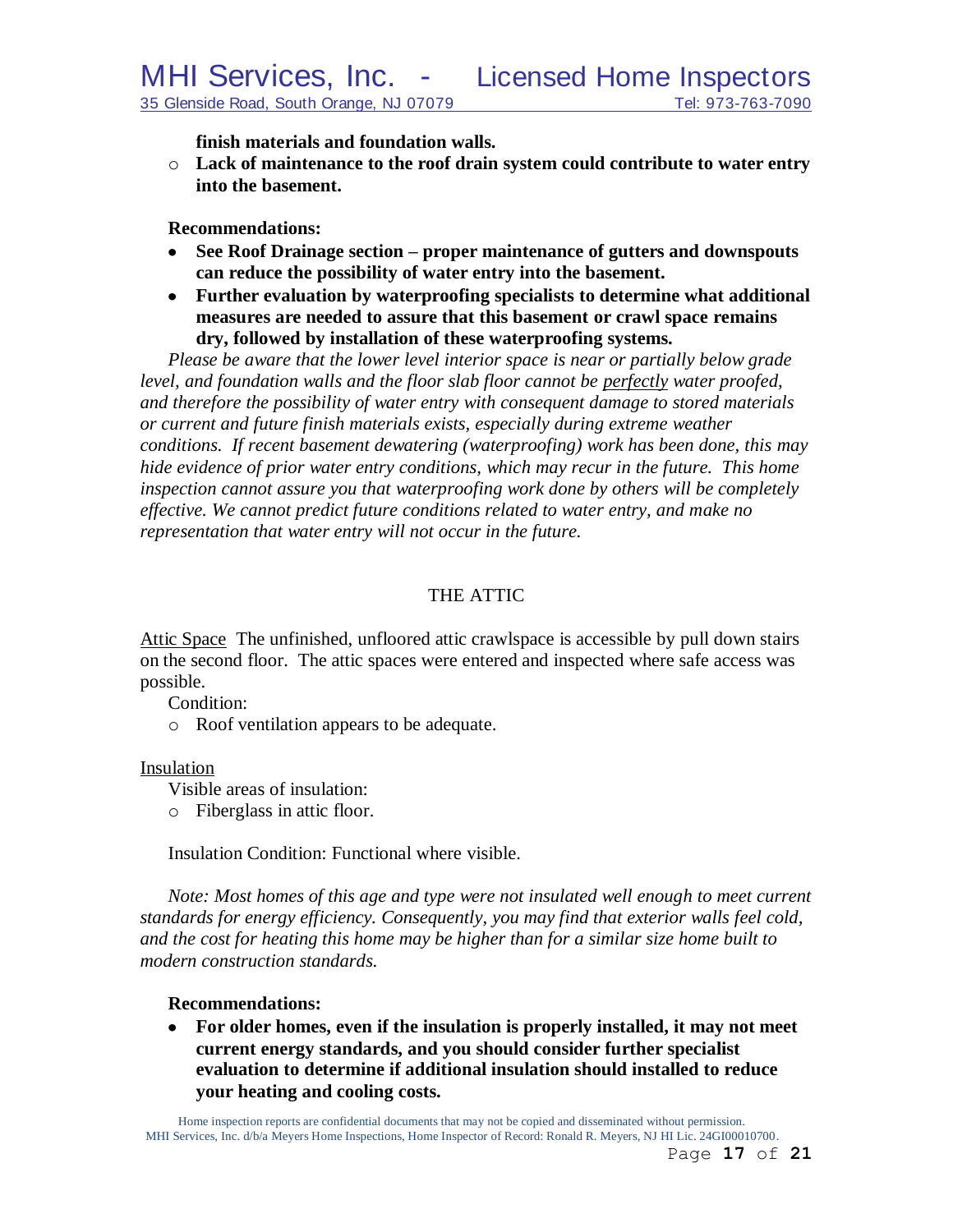# GARAGE SPACE

Garage Two car attached.

Vehicle Doors: Two overhead doors.

Power Openers: Both Doors.

Vehicle door(s) were operated.

Doors and door hardware were found to be in functional condition.

Power Opener safety cutoff sensors: Present and tested operational by interrupting beams.

Condition:

o **Door openers are plugged in using extension cords. Garage door openers should be plugged directly into outlets near the openers, without the use of extension cords.**

#### **Recommendations:**

**Have a licensed electrician install electric outlets in the garage ceiling near the garage door openers.**

# FUEL OIL STORAGE, FIRE SAFETY ASBESTOS & other ENVIRONMENTAL ISSUES

#### Fuel Oil Storage

The heating system for this home uses natural gas.

 **This home inspection does not include evaluation of buried oil tanks or soil testing to determine if leakage has occurred. The history of this property is not known by us, and therefore we cannot assure you that a hidden buried oil tank does not exist on this property. If a higher level of confidence regarding the presence or absence of buried tanks is desired, then a tank search utilizing specialized equipment would be required.**

**Recommendations:**

 $\bullet$ **Specialist search for abandoned buried tanks and specialist evaluation of buried and/or above ground oil storage tanks, either in use or abandoned. As leaking oil tanks can result in significant expenses, we advise careful review with legal counsel of any documents or statements relating to oil tank(s).** 

Smoke & Carbon Monoxide Detectors & Fire Safety Devices Installation of smoke and carbon monoxide detectors, and a fire extinguisher in kitchens are recommended for this residence. We do not test fire safety devices, since these must be checked on a regular basis for proper operation, and this should done prior to closing on this property and regularly according to manufacturer advice thereafter.

Carbon Monoxide Tests Carbon monoxide (CO) is produced when fossil fuels are burned. Properly operating gas, or fuel oil burning heating systems normally produce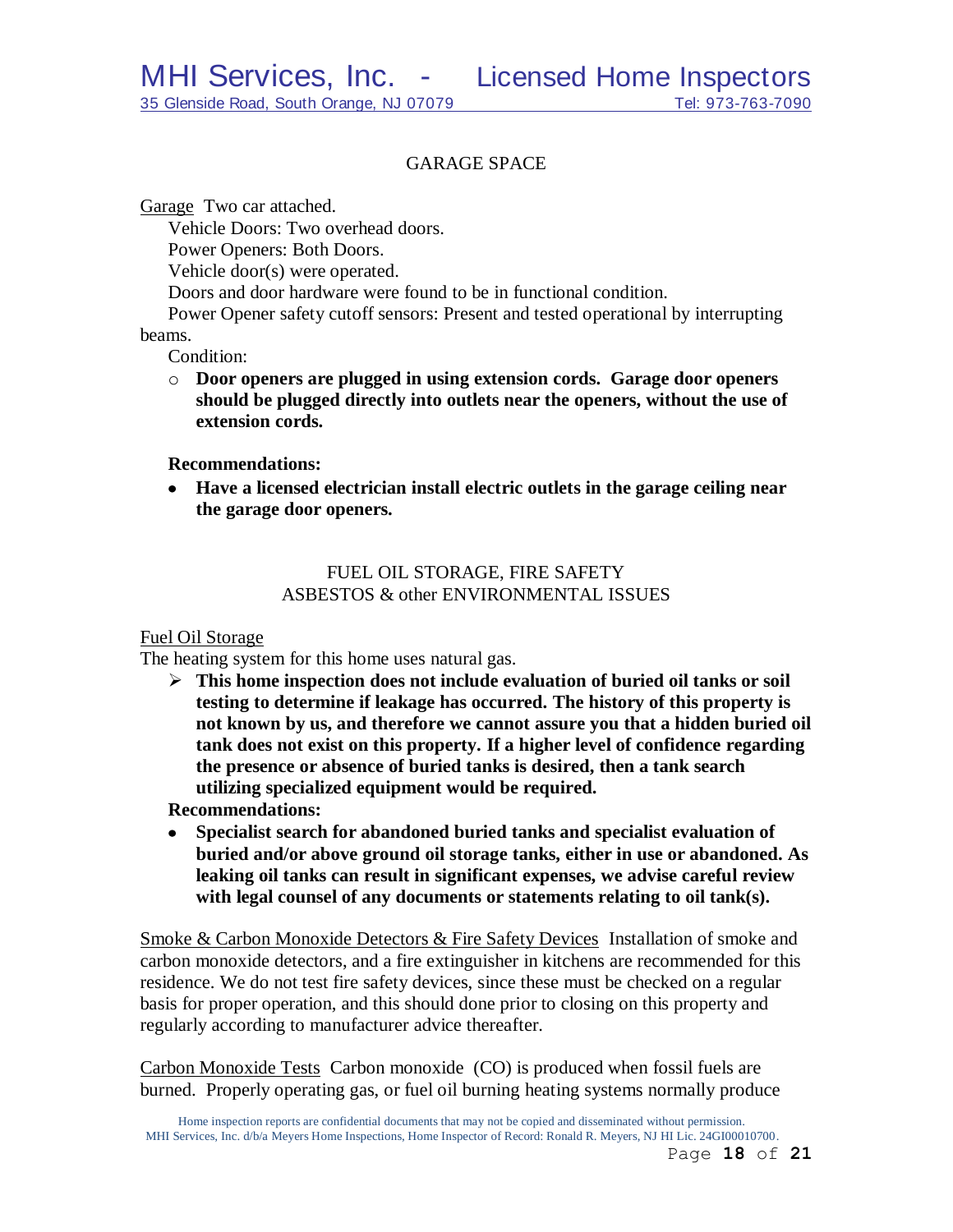very low levels of this toxic gas, and it is normally vented to the outside of the home. The best protection against carbon monoxide poisoning in a home is regular maintenance of the heating systems and chimney and flue connections, as well as properly maintained carbon monoxide detectors/alarms in the home. In the course of our home inspection the inspector wears a CO meter/alarm for his protection and yours, and all areas of the home that are entered are therefore automatically checked during our inspection. If the CO meter indicates a high level of this gas, we alert occupants and state the condition in the report.

Lead Paint Homes built prior to 1978 may have surfaces covered with paint containing lead oxide pigment, and under certain circumstances this lead-based paint can become a health hazard. **We are not certified lead inspectors, we are not insured for adverse conditions related to lead contamination of water, paint, or other materials in the home, and this inspection absolutely does not include testing for lead or evaluation of related hazards.** 

**Recommendation: Further evaluation and testing done by specialists for your protection.**

Asbestos This inspection cannot guarantee that asbestos materials, which have been commonly used for insulation and some finish material, are present or absent from this home. Older homes usually have some asbestos bearing materials used in the construction, while more recently constructed homes are likely to have little or no asbestos used in the construction and interior materials. *To determine with certainty if asbestos is present, sampling and lab testing is required, which is not included in this inspection.* **We are not certified asbestos inspectors, we are not insured for adverse conditions related to asbestos, and this inspection absolutely does not include testing for asbestos or evaluation of related hazards.**

**Recommendations: Further evaluation and testing done by specialists for your protection.**

Mold & Fungal Conditions Mold and other fungal organisms are a natural part of our environment and cannot be completely eliminated. Certain types of construction and wet conditions in a home can, however, allow excessive growth of mold, and damage to the structure and a health risk may occur. Humid or wet conditions in the home and finish and stored materials in basements, below grade areas and attics may be especially prone to accelerated mold growth when water penetration occurs. **We are not certified mold inspectors or mold experts, we are not insured for adverse conditions related to mold or fungal organisms, and this inspection absolutely does not include testing for mold or other fungal organisms.**

**Recommendation: You should have further evaluation and testing done by specialists for your protection.**

Inspection for Rodents & Other Pests Not Included This home inspection does not include an inspection for rodents and other pests such as mice, rats, squirrels, bats, roaches, bedbugs, or other insect pests.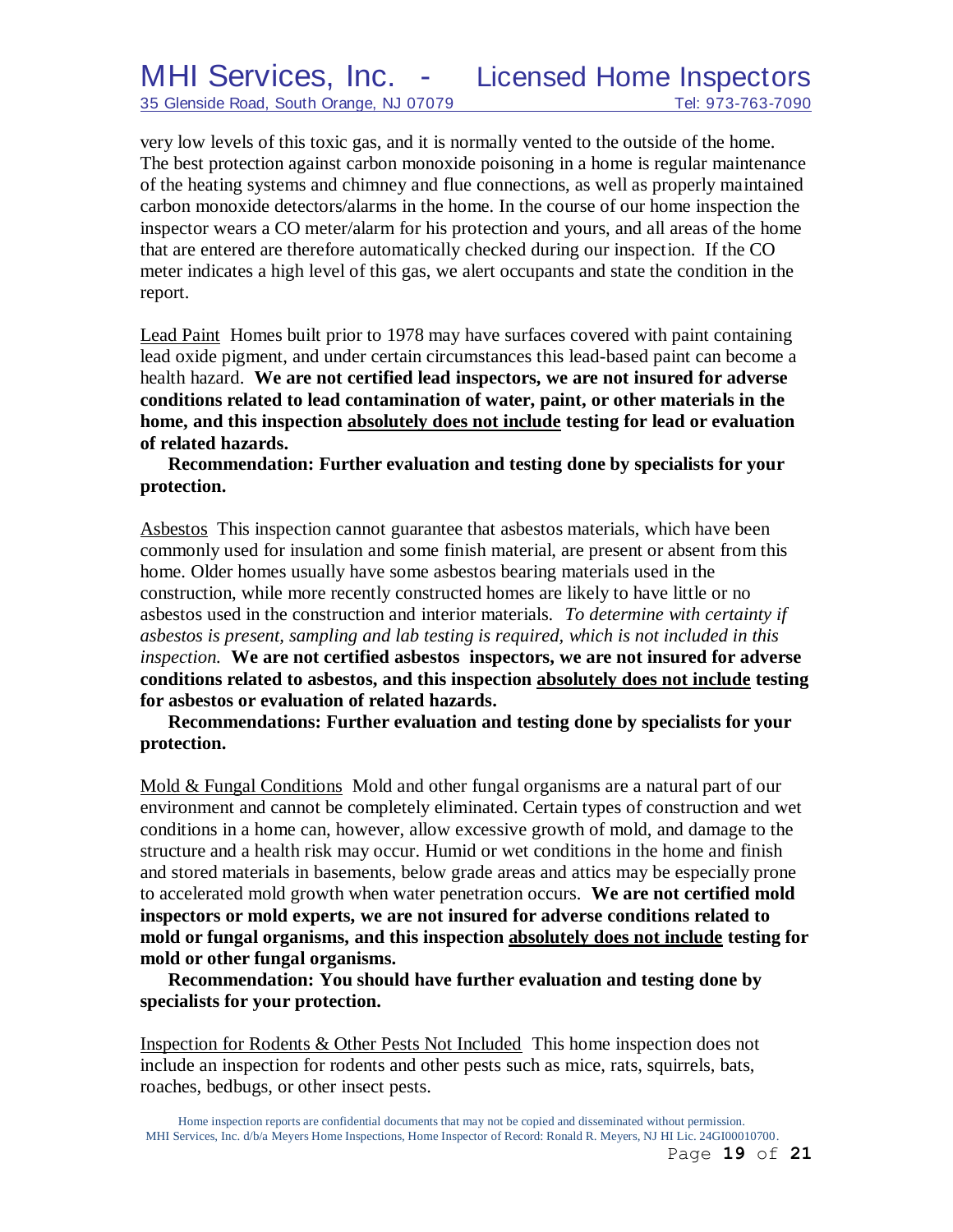Ordered Tests A radon screening test is being done. The results of this radon test are pending laboratory analysis and will be sent directly to you by the testing lab. If this home has a radon mitigation system installed, the radon test is done with the system in operation. The radon test is done by a licensed radon technician, but not a radon mitigation specialist, and the radon mitigation system, if present, is not evaluated or tested as part of our home inspection or the radon test.

No other tests requiring lab analysis are being done.

**About this Report** The goal of this home inspection report is to provide you with objective information on the condition of the home as we found it on the date of inspection. The scope of this inspection is described and limited by the Home Inspection Agreement previously sent to you. This Home Inspection is not an *environmental* inspection or *appraisal* of the property. If you have any questions as to which items or systems are included in, or excluded from, or of the general nature or limitations of a Home Inspection, you are encouraged to ask these questions without delay.

This home may have had reconstruction and renovation work done after it was originally constructed. The renovations may, or may not have, been performed in accordance with local municipal requirements. We do not review relevant building plans or permits or approvals as part of a home inspection, and therefore this home inspection should not be taken as an endorsement or certification of renovation or re-construction work that may have been done on this home.

Recommendations we make for repairs, maintenance, service, or further specialist evaluation, must be completed prior to your closing on the property. Only qualified and/or licensed contractors should be hired to do repair work. If you fail to follow our recommendations, or fail to have them completed prior to closing on the property, we cannot be held responsible for the consequences of your lack of action.

All separate reports from other inspections for wood destroying insects, testing laboratories, septic system and/or well experts, mold experts, etc. should be carefully read and considered as well.

May I also remind you that this report presents the condition of the home as we found it on the date of the inspection. From the date of our inspection, to the date you close on this property, systems may fail, and other damage to the home can occur, all of which is out of our control, and for which we cannot take any responsibility. For this reason it is important that you take the opportunity to re-inspect this home the day before you close, and assure yourself that the home is in a condition acceptable to you.

**General Disclaimer** The observations and findings presented in this report are based upon what was visible on the date of inspection. Many unseen problems can exist in a home without visible evidence present. It is recommended that a qualified technician in the various fields be used to do invasive testing whenever a problem is suspected. While every reasonable attempt has been made to disclose deficiencies in the home that is being considered for purchase, due diligence must be assumed by the buyer, as they alone will bear the financial burden to correct unforeseen or hidden problems that may occur after purchase. Costs of repairs or replacement cannot be accurately determined by this